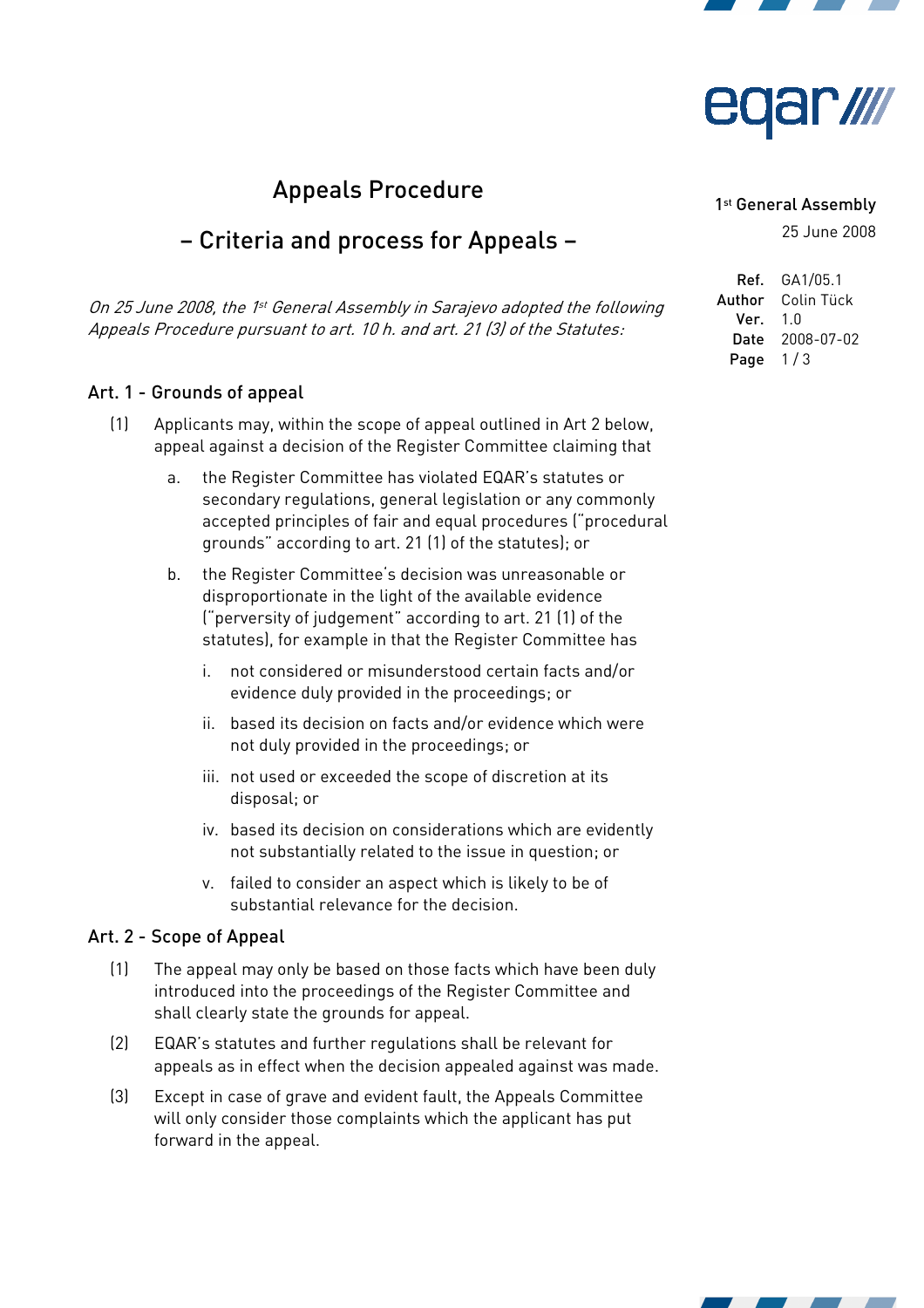



## Art. 3 - Appeals Procedures

- (1) An appeal shall be submitted to EQAR within 90 days from receipt of the notification of rejection.
- (2) The Appeals Committee should consider an appeal within 120 days from receipt of the appeal. The appeal shall be forwarded to the Register Committee for comment before a decision is made.
- (3) In case of lack of relevant information or need for clarification, the Appeals Committee may request further information from the Register Committee and/or the review coordinator and/or chair of the review panel. The Appeals Committee may, if appropriate, request further information from the applicant; in particular, the request may seek to further substantiate the complaints. An appropriate deadline for responses shall be granted.

#### Art. 4 - Decisions and consequences

- (1) The Appeals Committee shall decide to either accept the appeal or reject the appeal, deeming it either inadmissible or unsubstantiated. The applicant and the Register Committee shall be notified of the decision and its grounds.
- (2) If the appeal is accepted, the Register Committee shall reconsider the application, taking due account of the appeal and the decision of the Appeals Committee.
- (3) If the appeal is rejected, the Register Committee's decision is final.

## Art. 5 - No conflict of interests policy

- (1) A member of the Appeals Committee who has a conflict of interests with regard to a particular application may not take part in the consideration of an appeal regarding that application. A member is assumed to have a conflict of interest if, for example
	- a. s/he receives financial compensation from the applicant as an employee, consultant or subcontractor; or
	- b. s/he holds a position, whether paid or unpaid, with the applicant, for example as a member of a commission or board; or
	- c. s/he was involved in the external review of the applicant; or
	- d. s/he holds a position in an entity currently being reviewed by the applicant; or
	- e. any of the above applies to a close relative of the person; or
	- f. any of the above applied until recently.
- (2) A member of the Appeals Committee is expected to declare a possible conflict of interest of his/her own accord.

#### 1 st General Assembly

25 June 2008

Ref. GA1/05.1 Author Colin Tück  $Ver. 10$ Date 2008-07-02 Page 2/3